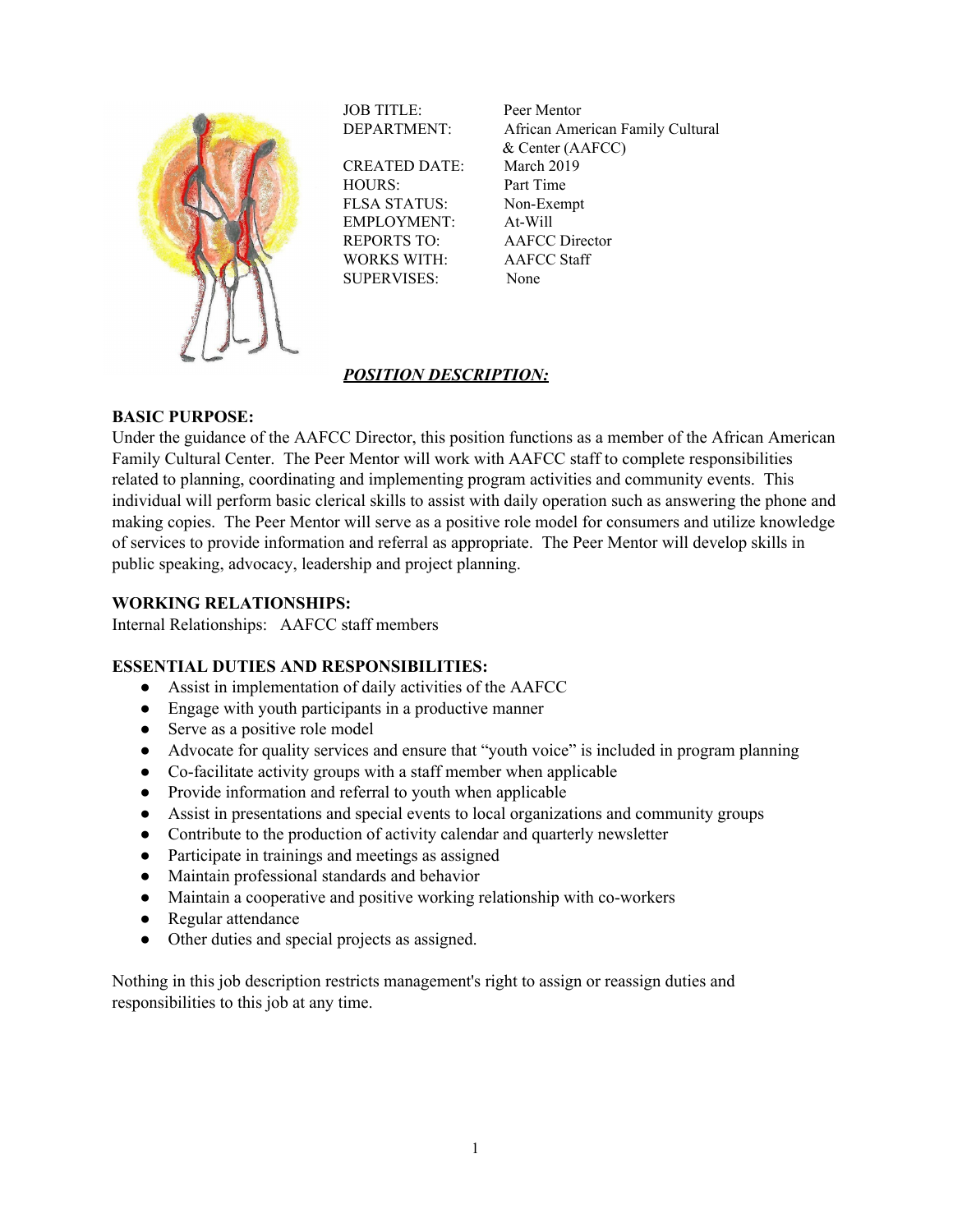# **Qualifications:**

- High school diploma/GED.
- Ability to obtain a work permit if under the age of 18.
- Health clearance, fingerprints and background check including Child Abuse index clearance from the Department of Justice.

### **Preferred:**

Candidate who represents those we serve which includes persons with previous lived experience in one or more of the following areas; homelessness, foster care/group home, mental health, people who represent group(s) that are historically disadvantaged or marginalized.

### **TRANSPORTATION:**

If the use of your personal vehicle is necessary for AAFCC business, you will be responsible for keeping a mileage record and submitting it to your supervisor for reimbursement. Proof of current liability insurance on personal vehicles must be provided at the time of employment and when it expires. Personal vehicle insurance is the primary coverage in case you are in an accident in your vehicle while on business for AAFCC.

### **LANGUAGE ABILITY:**

Ability to read and comprehend simple instructions, short correspondence, and memos. Ability to write simple correspondence. Ability to effectively present information in one-on-one and in small group situations to children, co-workers, and employees of the organization.

### **MATHEMATICAL SKILLS:**

Basic math skills desired but not a requirement.

### **REASONING ABILITY:**

Ability to solve practical problems and deal with a variety of variables in situations where only limited standardization exists.

### **PHYSICAL DEMANDS:**

The physical demands described here are representative of those that must be met by an employee to successfully perform the essential functions of this job. Reasonable accommodations may be made to enable individuals with disabilities to perform the essential functions.

The following lists physical demands an employee will perform on a regular or occasional basis:

| Viewing a computer monitor              |
|-----------------------------------------|
| Reading                                 |
| Talk or hear                            |
| Standing                                |
| Lifting an average weight of 15 lbs.    |
| Reach with hands and arms               |
| Not limited to this list of activities. |
|                                         |

This position regularly requires being able to work at close vision (clear vision at 20 inches or less) and to adjust focus (ability to adjust the eye to bring an object into sharp focus). Distance vision (clear at more than 20 feet), peripheral vision (ability to observe an area that can be seen up and down or to the left and right while eyes are fixed on a given point.) and depth perception (three-dimensional vision, ability to judge distances and spatial relationships) are needed.